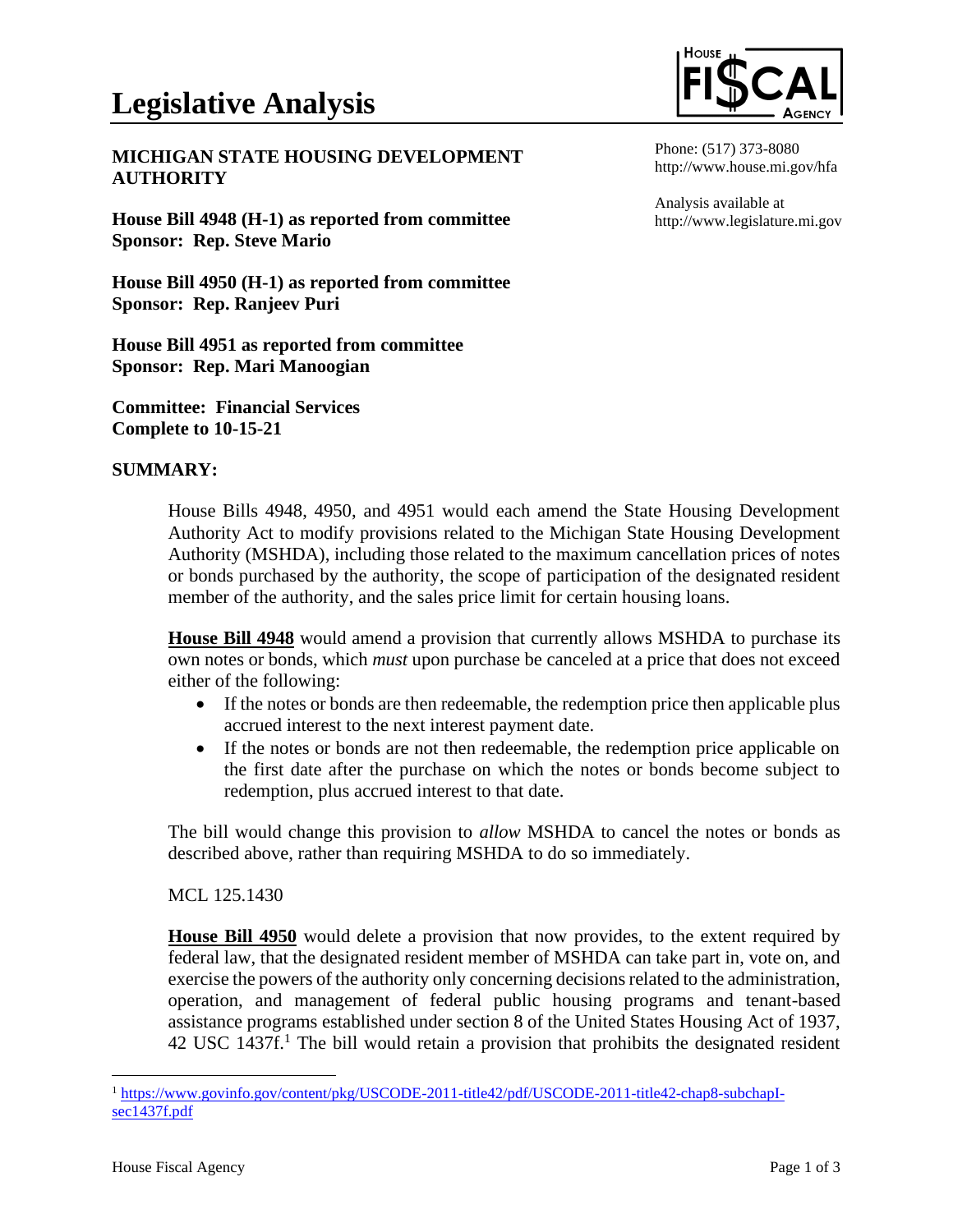member from taking part in, voting on, or exercising the powers of the authority in a matter that uniquely applies to him or her and does not generally apply to all residents. (The designated resident member appointed to the authority must be an eligible resident who is directly assisted by a federal housing program administered through MSHDA.)

In addition, the bill would remove a provision that now requires the budgeting, procurement, and related functions of MSHDA to be performed under the direction and supervision of the director of the Department of Labor and Economic Opportunity (LEO). (Under the law, MSHDA is housed in LEO, but exercises its powers, duties, and functions independently.)

Finally, the bill would amend a provision that requires MSHDA business to be conducted at a public meeting held in compliance with the Open Meetings Act to include meetings held electronically under that act.

The bill is reciprocally tie-barred to House Bill 5096, which means that neither bill could take effect unless both bills were enacted. (House Bill 5096 would amend the Open Meetings Act to allow MSHDA to hold its public meetings electronically through December 31, 2026.)

MCL 125.121

**House Bill 4951** would change the maximum purchase price or appraised value for certain loans under the act from a fixed dollar amount to a percentage of the applicable average area purchase price.

The act allows MSHDA to make, purchase, or participate in loans made to individual purchasers for acquisition and long-term financing or refinancing of newly rehabilitated, newly constructed, or existing one- to four-family housing units, including a residential condominium unit. Among the requirements that apply to such a loan, the purchase price or appraised value (for a refinancing) cannot exceed \$224,500 for a one- or two-family unit, \$261,625 for a three-family unit, or \$299,000 for a four-family unit.

The bill would delete the limits described above and would instead provide that the purchase price or appraised value, as applicable, cannot exceed 90% of the average area purchase price applicable for the housing unit. The average area purchase price would have to be determined in accordance with section 143(e) of the federal Internal Revenue Code or any other regulations promulgated under that provision.

In addition, the act allows MSHDA to increase the purchase price limit by an amount that will cover unexpected cost increases during construction or improvements to adapt property for use by disabled individuals, up to a limit of \$3,500. The bill would increase this limit to \$10,000.

MCL 125.1444